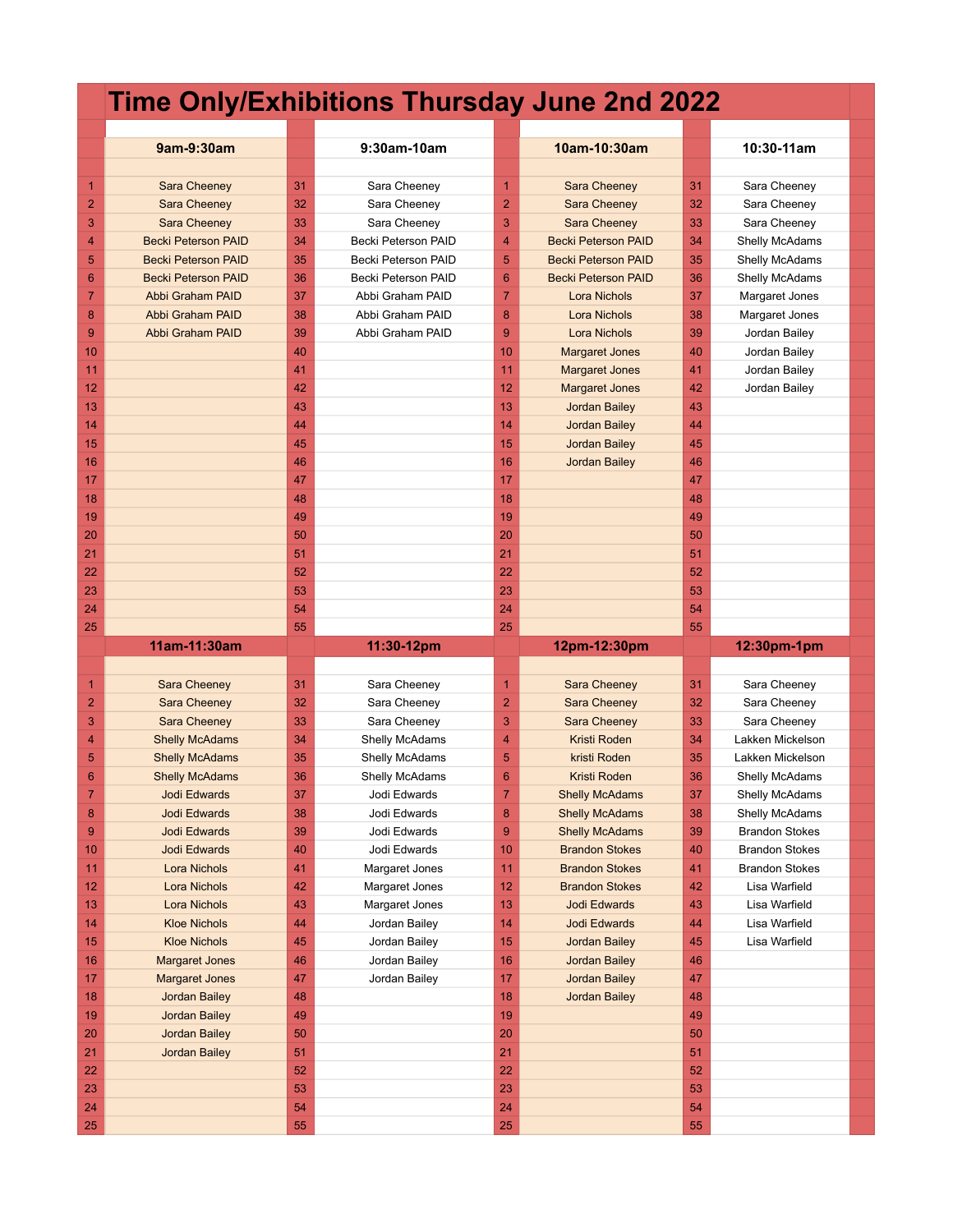|                 | 1pm-1:30pm             |          | 1:30pm-2pm                                  |                  | 2pm-2:30pm                |          | 2:30pm-3pm              |  |
|-----------------|------------------------|----------|---------------------------------------------|------------------|---------------------------|----------|-------------------------|--|
|                 |                        |          |                                             |                  |                           |          |                         |  |
| $\mathbf{1}$    | <b>Maggie Poloncic</b> | 31       | Lakken Mickelson                            | 1                | <b>Maggie Poloncic</b>    | 31       | Missy Muillerlielee     |  |
| $\overline{2}$  | <b>Maggie Poloncic</b> | 32       | Lakken Mickelson                            | $\overline{2}$   | <b>Maggie Poloncic</b>    | 32       | Missy Muillerlielee     |  |
| 3               | <b>Maggie Poloncic</b> | 33       | <b>Brandon Stokes</b>                       | 3                | <b>Maggie Poloncic</b>    | 33       | Missy Muillerlielee     |  |
| 4               | <b>Brandon Stokes</b>  | 34       | <b>Brandon Stokes</b>                       | $\overline{4}$   | <b>Nick Comes</b>         | 34       | <b>Tammy Trollinger</b> |  |
| 5               | <b>Brandon Stokes</b>  | 35       | <b>Brandon Stokes</b>                       | 5                | <b>Nick Comes</b>         | 35       | <b>Tammy Trollinger</b> |  |
| $6\phantom{1}6$ | <b>Brandon Stokes</b>  | 36       | Lisa Warfield                               | 6                | <b>Nick Comes</b>         | 36       | <b>Tammy Trollinger</b> |  |
| $\overline{7}$  |                        | 37       | Lisa Warfield                               | $\overline{7}$   | <b>Tammy Trollinger</b>   | 37       | <b>Tammy Trollinger</b> |  |
| 8               |                        | 38       | Lisa Warfield                               | $\boldsymbol{8}$ | <b>Tammy Trollinger</b>   | 38       | Lisa Warfield           |  |
| 9               |                        | 39<br>40 | Lisa Warfield                               | 9                | <b>Tammy Trollinger</b>   | 39       | Lisa Warfield           |  |
| 10              |                        |          |                                             | 10<br>11         | <b>Tammy Trollinger</b>   | 40       | Lisa Warfield           |  |
| 11<br>12        |                        | 41<br>42 |                                             | 12               |                           | 41<br>42 | Lisa Warfield           |  |
| 13              |                        | 43       |                                             | 13               |                           | 43       |                         |  |
| 14              |                        | 44       |                                             | 14               |                           | 44       |                         |  |
| 15              |                        | 45       |                                             | 15               |                           | 45       |                         |  |
| 16              |                        | 46       |                                             | 16               |                           | 46       |                         |  |
| 17              |                        | 47       |                                             | 17               |                           | 47       |                         |  |
| 18              |                        | 48       |                                             | 18               |                           | 48       |                         |  |
| 19              |                        | 49       |                                             | 19               |                           | 49       |                         |  |
| 20              |                        | 50       |                                             | 20               |                           | 50       |                         |  |
| 21              |                        | 51       |                                             | 21               |                           | 51       |                         |  |
| 22              |                        | 52       |                                             | 22               |                           | 52       |                         |  |
| 23              |                        | 53       |                                             | 23               |                           | 53       |                         |  |
| 24              |                        | 54       |                                             | 24               |                           | 54       |                         |  |
| 25              |                        | 55       |                                             | 25               |                           | 55       |                         |  |
|                 |                        |          |                                             |                  |                           |          |                         |  |
|                 |                        |          |                                             |                  |                           |          |                         |  |
|                 | 3pm-3:30pm             |          | 3:30pm-4pm                                  |                  | 4pm-4:30pm                |          | 4:30pm-5pm              |  |
|                 |                        |          |                                             |                  |                           |          |                         |  |
| $\mathbf{1}$    | <b>Maggie Poloncic</b> | 31       | Terra Westenskow                            | $\overline{1}$   | Jessy Pelloni PAID        | 31       | Chelsy Bray PAID        |  |
| $\overline{2}$  | <b>Maggie Poloncic</b> | 32       | Terra Westenskow                            | $\overline{2}$   | Jessy Pelloni PAID        | 32       | Chelsy Bray PAID        |  |
| 3               | <b>Maggie Poloncic</b> | 33       | Terra Westenskow                            | 3                | <b>Jessy Pelloni PAID</b> | 33       | Chelsy Bray PAID        |  |
| 4               | Sierra Zowada          | 34       | Terra Westenskow                            | $\overline{4}$   | <b>Tammy Trollinger</b>   | 34       | Sara Meeks              |  |
| 5               | Sierra Zowada          | 35       | Maggie Poloncic                             | 5                | <b>Tammy Trollinger</b>   | 35       | Sara Meeks              |  |
| $6\phantom{1}6$ | Sierra Zowada          | 36       | Maggie Poloncic                             | 6                | <b>Tammy Trollinger</b>   | 36       | Sierra Zowada           |  |
| $\overline{7}$  | Jerrie Slagle          | 37       | Maggie Poloncic                             | $\overline{7}$   | <b>Tammy Trollinger</b>   | 37       | Sierra Zowada           |  |
| 8               | Jerrie Slagle          | 38       | Tammy Trollinger                            | 8                | <b>Hanna Pack</b>         | 38       | Sierra Zowada           |  |
| 9               | <b>Stacy Crompton</b>  | 39       | <b>Tammy Trollinger</b>                     | $\overline{9}$   | Hanna Pack                | 39       | Kaitlyn Fluckiger       |  |
| 10              | <b>Stacy Crompton</b>  | 40       | <b>Tammy Trollinger</b>                     | 10               |                           | 40       | Kaitlyn Fluckiger       |  |
| 11              | <b>Stacy Crompton</b>  | 41       | <b>Tammy Trollinger</b>                     | 11               |                           | 41       | Kaitlyn Fluckiger       |  |
| 12              |                        | 42       | Lisa Warfield                               | 12               |                           | 42       | Kaitlyn Fluckiger       |  |
| 13              |                        | 43       | Lisa Warfield                               | 13               |                           | 43       |                         |  |
| 14              |                        | 44       | Lisa Warfield                               | 14               |                           | 44       |                         |  |
| 15              |                        | 45       | Sierra Zowada                               | 15               |                           | 45       |                         |  |
| 16              |                        | 46       | Sierra Zowada                               | 16               |                           | 46       |                         |  |
| 17              |                        | 47       | Sierra Zowada                               | 17               |                           | 47       |                         |  |
| 18              |                        | 48       |                                             | 18               |                           | 48<br>49 |                         |  |
| 19              |                        | 49       |                                             | 19               |                           |          |                         |  |
| 20<br>21        |                        | 50<br>51 |                                             | 20<br>21         |                           | 50<br>51 |                         |  |
| 22              |                        | 52       |                                             | 22               |                           | 52       |                         |  |
| 23              |                        | 53       |                                             | 23               |                           | 53       |                         |  |
| 24              |                        | 54       |                                             | 24               |                           | 54       |                         |  |
| 25              |                        | 55       |                                             | 25               |                           | 55       |                         |  |
|                 |                        |          | <b>Time Only/Exhibitions Friday Morning</b> |                  |                           |          |                         |  |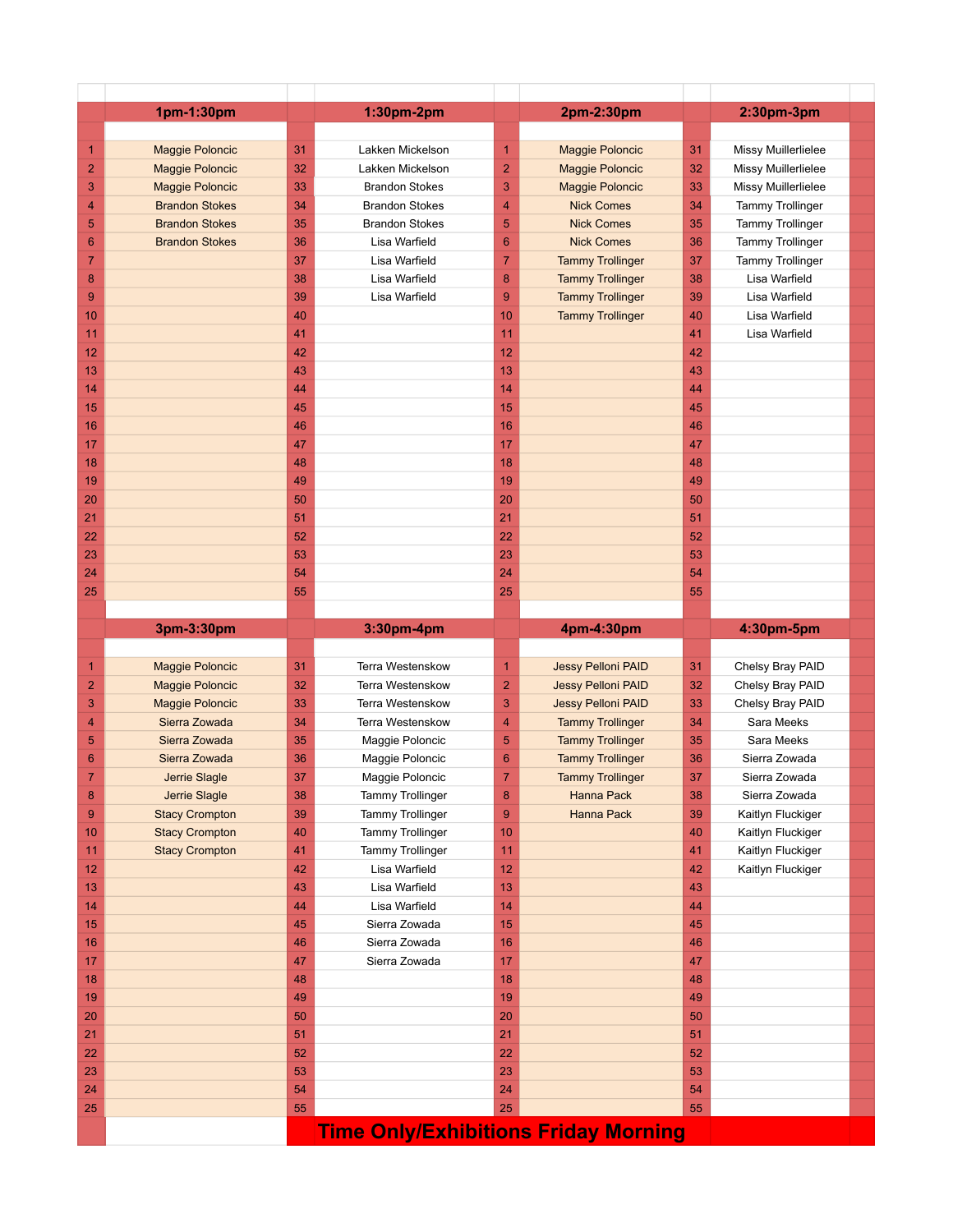|                         | 5pm-5:30pm                                    |                         |            |                         |                     |                  |                   |  |
|-------------------------|-----------------------------------------------|-------------------------|------------|-------------------------|---------------------|------------------|-------------------|--|
|                         |                                               |                         | 7am-7:30am |                         | 7:30-8am            |                  | 8am-8:30          |  |
| $\mathbf{1}$            | <b>Chelsy Bray PAID</b>                       |                         |            |                         |                     |                  |                   |  |
| $\overline{\mathbf{c}}$ | <b>Chelsy Bray PAID</b>                       | 1                       |            | 31                      | Kristi Roden        | 1                | Maegan Heiner     |  |
| 3                       | Chelsy Bray PAID                              | $\overline{2}$          |            | 32                      | kristi Roden        | $\overline{2}$   | Maegan Heiner     |  |
| 4                       | <b>Brenda Fisketjon</b>                       | $\mathbf 3$             |            | 33                      | <b>Kristi Roden</b> | 3                | Dani Hart         |  |
| $\sqrt{5}$              | <b>Brenda Fisketjon</b>                       | 4                       |            | 34                      | Maegan Heiner       | 4                | Dani Hart         |  |
| $6\phantom{1}6$         | <b>Brenda Fisketjon</b>                       | $\overline{\mathbf{5}}$ |            | 35                      | Maegan Heiner       |                  | Carly Jo Hart     |  |
| $\overline{7}$          | Stephanie Root                                | $6\phantom{1}6$         |            | 36                      | Dani Hart           | $6\phantom{1}$   | Carly Jo Hart     |  |
| 8                       | <b>Shambrae Peterson</b>                      | $\overline{7}$          |            | 37                      | Dani Hart           | $\overline{7}$   | Gloria Philp PAID |  |
| $\boldsymbol{9}$        | <b>Shambrae Peterson</b>                      | $\boldsymbol{8}$        |            | 38                      |                     | 8                | Gloria Philp PAID |  |
| 10                      | <b>Ray Peterson</b>                           | $\boldsymbol{9}$        |            | 39                      |                     | $\boldsymbol{9}$ | Lesa Dahl         |  |
| 11                      |                                               | 10                      |            | 40                      |                     | 10               | Lesa Dahl         |  |
| 12                      |                                               | 11                      |            | 41                      |                     | 11               | Lesa Dahl         |  |
| 13                      |                                               | 12                      |            | 42                      |                     | 12               | Brianna Braun     |  |
| 14                      |                                               | 13                      |            | 43                      |                     | 13               | Brianna Braun     |  |
| 15                      |                                               | 14                      |            | 44                      |                     | 14               | Brianna Braun     |  |
| 16                      |                                               | 15                      |            | 45                      |                     | 15               | Sara Meeks        |  |
| 17                      |                                               | 16                      |            | 46                      |                     | 16               |                   |  |
| 18                      |                                               | 17                      |            | 47                      |                     | 17               |                   |  |
| 19                      |                                               | 18                      |            | 48                      |                     | 18               |                   |  |
| 20                      |                                               | 19                      |            | 49                      |                     | 19               |                   |  |
| 21                      |                                               | 20                      |            | 50                      |                     | 20               |                   |  |
| 22                      |                                               | 21                      |            | 51                      |                     | 21               |                   |  |
| 23                      |                                               | 22                      |            | 52                      |                     | 22               |                   |  |
| 24                      |                                               | 23                      |            | 53                      |                     | 23               |                   |  |
| 25                      |                                               | 24                      |            | 54                      |                     | 24               |                   |  |
|                         |                                               | 25                      |            | 55                      |                     | 25               |                   |  |
|                         | <b>Time Only/Exhibitions Saturday Morning</b> |                         |            |                         |                     |                  |                   |  |
|                         |                                               |                         |            |                         |                     |                  |                   |  |
|                         |                                               |                         |            |                         |                     |                  |                   |  |
|                         |                                               |                         |            |                         |                     |                  |                   |  |
|                         | 7am-7:30am                                    |                         | 7:30-8am   |                         | 8am-8:30            |                  |                   |  |
|                         |                                               |                         |            |                         |                     |                  |                   |  |
| $\mathbf{1}$            |                                               | 31                      |            | $\mathbf{1}$            |                     |                  |                   |  |
| $\overline{2}$          |                                               | 32                      |            | $\overline{2}$          |                     |                  |                   |  |
| $\mathbf{3}$            |                                               | 33                      |            | $\mathsf 3$             |                     |                  |                   |  |
| $\overline{\mathbf{4}}$ |                                               | 34                      |            | $\overline{\mathbf{4}}$ |                     |                  |                   |  |
| $\overline{5}$          |                                               | 35                      |            | $\sqrt{5}$              |                     |                  |                   |  |
| 6                       |                                               | 36                      |            | $\,6$                   |                     |                  |                   |  |
| $\overline{7}$          |                                               | 37                      |            | $\boldsymbol{7}$        |                     |                  |                   |  |
| $\bf 8$                 |                                               | 38                      |            | $\bf 8$                 |                     |                  |                   |  |
| $\boldsymbol{9}$        |                                               | 39                      |            | $\boldsymbol{9}$        |                     |                  |                   |  |
|                         |                                               | 40                      |            | $10$                    |                     |                  |                   |  |
| 11                      |                                               | 41                      |            | 11                      |                     |                  |                   |  |
| 12                      |                                               | 42                      |            | 12                      |                     |                  |                   |  |
| 13                      |                                               | 43                      |            | 13                      |                     |                  |                   |  |
| 14                      |                                               | 44                      |            | 14                      |                     |                  |                   |  |
| 15                      |                                               | 45                      |            | 15                      |                     |                  |                   |  |
| 16                      |                                               | 46                      |            | 16                      |                     |                  |                   |  |
| $17$                    |                                               | 47                      |            | 17                      |                     |                  |                   |  |
| 18                      |                                               | 48                      |            | 18                      |                     |                  |                   |  |
| 19                      |                                               | 49                      |            | 19                      |                     |                  |                   |  |
| 20                      |                                               | 50                      |            | $20\,$                  |                     |                  |                   |  |
| 21                      |                                               | 51                      |            | 21                      |                     |                  |                   |  |
| 22<br>23                |                                               | 52<br>53                |            | 22<br>23                |                     |                  |                   |  |